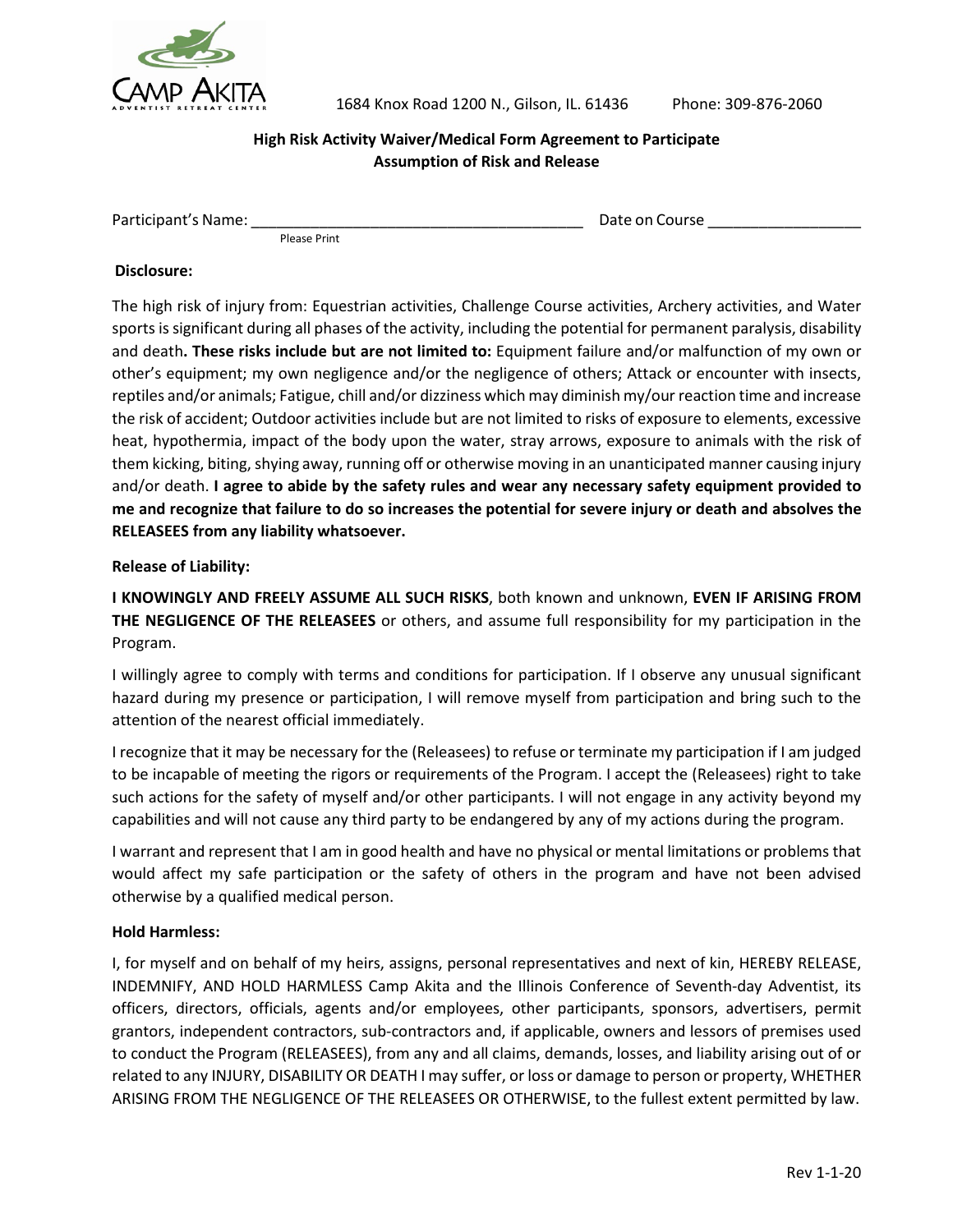| <b>Permission to Use Photographs or Video Recordings:</b>                                                            |     |           |  |  |  |  |
|----------------------------------------------------------------------------------------------------------------------|-----|-----------|--|--|--|--|
| <b>I do not give</b> <u>I</u> Camp Akita or its affiliates the right to use any appropriate photographs or<br>I give |     |           |  |  |  |  |
| video recordings created while I (or my child) participate in High Risk activities for publicity and advertising     |     |           |  |  |  |  |
| purposes.                                                                                                            |     |           |  |  |  |  |
|                                                                                                                      |     |           |  |  |  |  |
| <b>Medical Assessment:</b>                                                                                           |     |           |  |  |  |  |
| Do you experience or have you experienced any heart problems or are you<br>1.                                        |     |           |  |  |  |  |
| taking any heart-related medication?                                                                                 | Yes | <b>No</b> |  |  |  |  |
| Are you taking any medication for pain or for a chronic illness?<br>2.                                               | Yes | No.       |  |  |  |  |
| Do you have higher-than-average blood pressure?<br>Yes<br>No.<br>3.                                                  |     |           |  |  |  |  |
| Do you experience any:<br>4.                                                                                         |     |           |  |  |  |  |
| serious allergic reactions (bees, medications, foods, etc.)<br>a.                                                    | Yes | <b>No</b> |  |  |  |  |
| asthma or other respiratory problems<br>b.                                                                           | Yes | <b>No</b> |  |  |  |  |
| physical limitations (back, knee, shoulder, neck, etc.)<br>c.                                                        | Yes | No        |  |  |  |  |
| Do you have any other condition(s), which you think may be aggravated by your.<br>5.                                 |     |           |  |  |  |  |

- participation in the program? **Yes** No and The program?
- 6. Do you have or suffer from a mental illness or disability *No* **Wes**  $\begin{array}{|c|c|c|c|c|}\n\hline\n\end{array}$  **Wes**  $\begin{array}{|c|c|c|c|c|c|}\n\hline\n\end{array}$

## **If Yes to any of the above, please explain on the back of this page:**

NOTE: If the answer to any of the questions above is "Yes," one of our staff may check-in with you about the situation. We are able and willing to adjust the program to fit your needs (within reason).

My signature below confirms that I have disclosed to High Risk Activity staff any pertinent medical, physical or mental reasons that may affect my safety or the safety of others during this program. In addition, according to my specific limitations, I agree to retain the right and responsibility to choose and direct my own level of participation.

## **Specific Activity restrictions:**

**Zip Course: Equine Weight restriction: Height – between 45 inches and 6 foot 3 inches Up to 250 LB dependent on horse availability Weight – between 75 LB's and 220 LB's**

**I HAVE READ THIS RELEASE OF LIABILITY AND ASSUMPTION OF RISK AGREEMENT, FULLY UNDERSTAND ITS TERMS, MEET SPECIFIC ACTIVITY REQUIREMENTS, UNDERSTAND THAT I HAVE GIVEN UP SUBSTANTIAL RIGHTS BY SIGNING IT, AND SIGN IT FREELY AND VOLUNTARILY WITHOUT ANY INDUCEMENT.** 

| . . |  |  |
|-----|--|--|
|     |  |  |

Participant's Signature **Age Date** Date Date

| ۰.<br>$\sim$<br>۰. |  |
|--------------------|--|
|                    |  |

## **FOR PARENTS/GUARDIANS OF MINORS (UNDER AGE 18 AT TIME OF REGISTRATION)**

This is to certify that I, as parent/guardian with legal responsibility for this participant, do consent and agree to his/her release as provided above of all the Releasees, and, for myself, my heirs, assigns, and next of kin, I release and agree to indemnify and hold harmless the Releasees from any and all liability incidents due to my minor child's involvement or participation in these Programs as provided above, **EVEN IF ARISING FROM THE NEGLIGENCE OF THE RELEASEES**, to the fullest extent permitted by law.